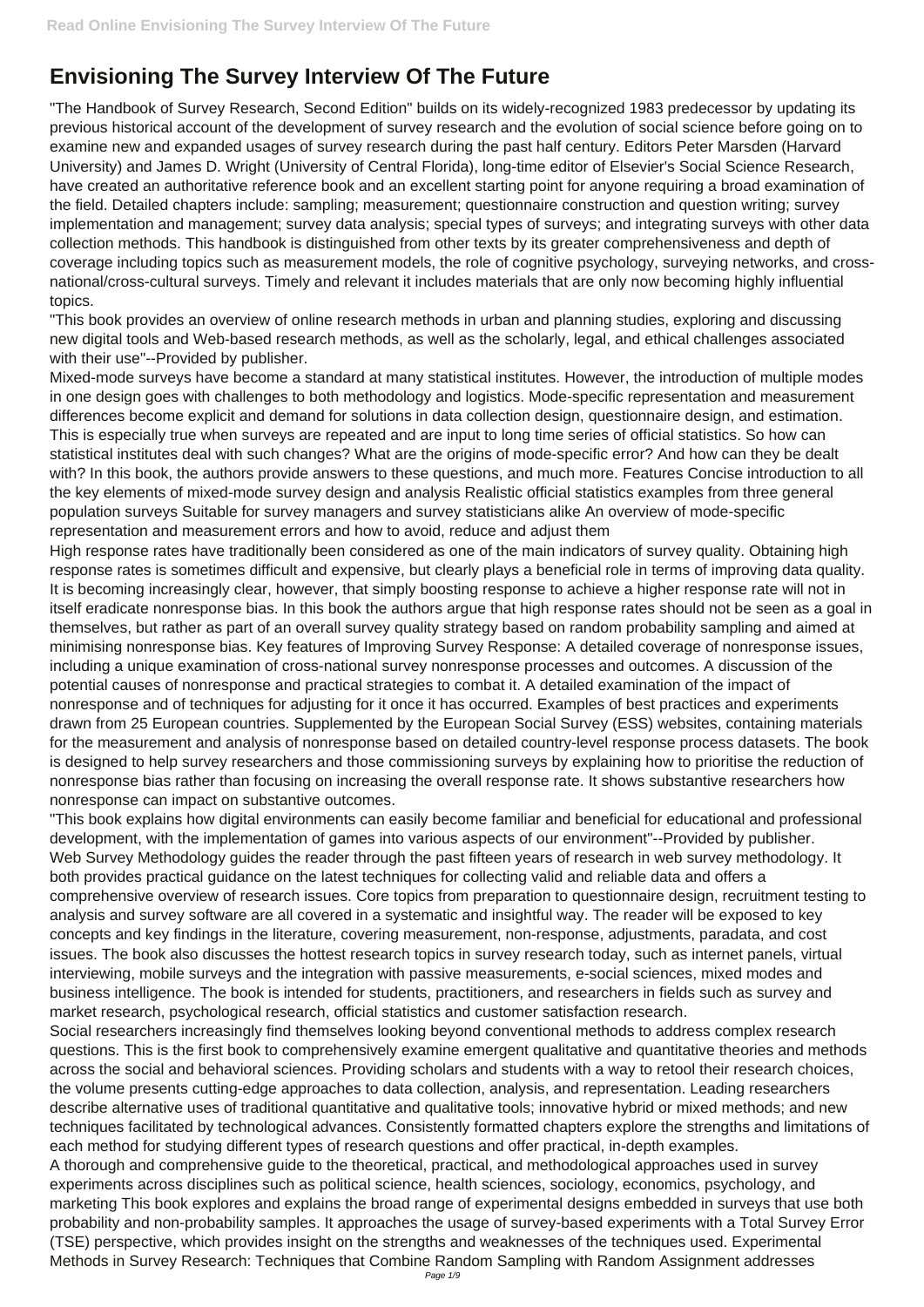## **Read Online Envisioning The Survey Interview Of The Future**

experiments on within-unit coverage, reducing nonresponse, question and questionnaire design, minimizing interview measurement bias, using adaptive design, trend data, vignettes, the analysis of data from survey experiments, and other topics, across social, behavioral, and marketing science domains. Each chapter begins with a description of the experimental method or application and its importance, followed by reference to relevant literature. At least one detailed original experimental case study then follows to illustrate the experimental method's deployment, implementation, and analysis from a TSE perspective. The chapters conclude with theoretical and practical implications on the usage of the experimental method addressed. In summary, this book: Fills a gap in the current literature by successfully combining the subjects of survey methodology and experimental methodology in an effort to maximize both internal validity and external validity Offers a wide range of types of experimentation in survey research with in-depth attention to their various methodologies and applications Is edited by internationally recognized experts in the field of survey research/methodology and in the usage of survey-based experimentation —featuring contributions from across a variety of disciplines in the social and behavioral sciences Presents advances in the field of survey experiments, as well as relevant references in each chapter for further study Includes more than 20 types of original experiments carried out within probability sample surveys Addresses myriad practical and operational aspects for designing, implementing, and analyzing survey-based experiments by using a Total Survey Error perspective to address the strengths and weaknesses of each experimental technique and method Experimental Methods in Survey Research: Techniques that Combine Random Sampling with Random Assignment is an ideal reference for survey researchers and practitioners in areas such political science, health sciences, sociology, economics, psychology, public policy, data collection, data science, and marketing. It is also a very useful textbook for graduate-level courses on survey experiments and survey methodology. Paul J. Lavrakas, PhD, is Senior Fellow at the NORC at the University of Chicago, Adjunct Professor at University of Illinois-Chicago, Senior Methodologist at the Social Research Centre of Australian National University and at the Office for Survey Research at Michigan State University. Michael W. Traugott, PhD, is Research Professor in the Institute for Social Research at the University of Michigan.

Provides new insights into the accuracy and value of online panels for completing surveys Over the last decade, there has been a major global shift in survey and market research towards data collection, using samples selected from online panels. Yet despite their widespread use, remarkably little is known about the quality of the resulting data. This edited volume is one of the first attempts to carefully examine the quality of the survey data being generated by online samples. It describes some of the best empirically-based research on what has become a very important yet controversial method of collecting data. Online Panel Research presents 19 chapters of previously unpublished work addressing a wide range of topics, including coverage bias, nonresponse, measurement error, adjustment techniques, the relationship between nonresponse and measurement error, impact of smartphone adoption on data collection, Internet rating panels, and operational issues. The datasets used to prepare the analyses reported in the chapters are available on the accompanying website: www.wiley.com/go/online\_panel Covers controversial topics such as professional respondents, speeders, and respondent validation. Addresses cutting-edge topics such as the challenge of smartphone survey completion, software to manage online panels, and Internet and mobile ratings panels. Discusses and provides examples of comparison studies between online panels and other surveys or benchmarks. Describes adjustment techniques to improve sample representativeness. Addresses coverage, nonresponse, attrition, and the relationship between nonresponse and measurement error with examples using data from the United States and Europe. Addresses practical questions such as motivations for joining an online panel and best practices for managing communications with panelists. Presents a meta-analysis of determinants of response quantity. Features contributions from 50 international authors with a wide variety of backgrounds and expertise. This book will be an invaluable resource for opinion and market researchers, academic researchers relying on web-based data collection, governmental researchers, statisticians, psychologists, sociologists, and other research practitioners.

Written for students and researchers who wish to understand the conceptual and practical aspects of sampling, Applied Survey Sampling, by Edward A. Blair and Johnny Blair, is designed to be accessible without requiring advanced statistical training. It covers a wide range of topics, from the basics of sampling to special topics such as sampling rare populations, sampling organizational populations, and sampling visitors to a place. Using cases and examples to illustrate sampling principles and procedures, the book thoroughly covers the fundamentals of modern survey sampling,

and addresses recent changes in the survey environment such as declining response rates, the rise of Internet surveys, the need to accommodate cell phones in telephone surveys, and emerging uses of social media and big data. Praise for the First Edition: "The book makes a valuable contribution by synthesizing current research and identifying areas for future investigation for each aspect of the survey process." —Journal of the American Statistical Association "Overall, the high quality of the text material is matched by the quality of writing . . ." —Public Opinion Quarterly ". . . it should find an audience everywhere surveys are being conducted." —Technometrics This new edition of Survey Methodology continues to provide a state-of-the-science presentation of essential survey methodology topics and techniques. The volume's six world-renowned authors have updated this Second Edition to present newly emerging approaches to survey research and provide more comprehensive coverage of the major considerations in designing and conducting a sample survey. Key topics in survey methodology are clearly explained in the book's chapters, with coverage including sampling frame evaluation, sample design, development of questionnaires, evaluation of questions, alternative modes of data collection, interviewing, nonresponse, post-collection processing of survey data, and practices for maintaining scientific integrity. Acknowledging the growing advances in research and technology, the Second Edition features: Updated explanations of sampling frame issues for mobile telephone and web surveys New scientific insight on the relationship between nonresponse rates and nonresponse errors Restructured discussion of ethical issues in survey Page 2/9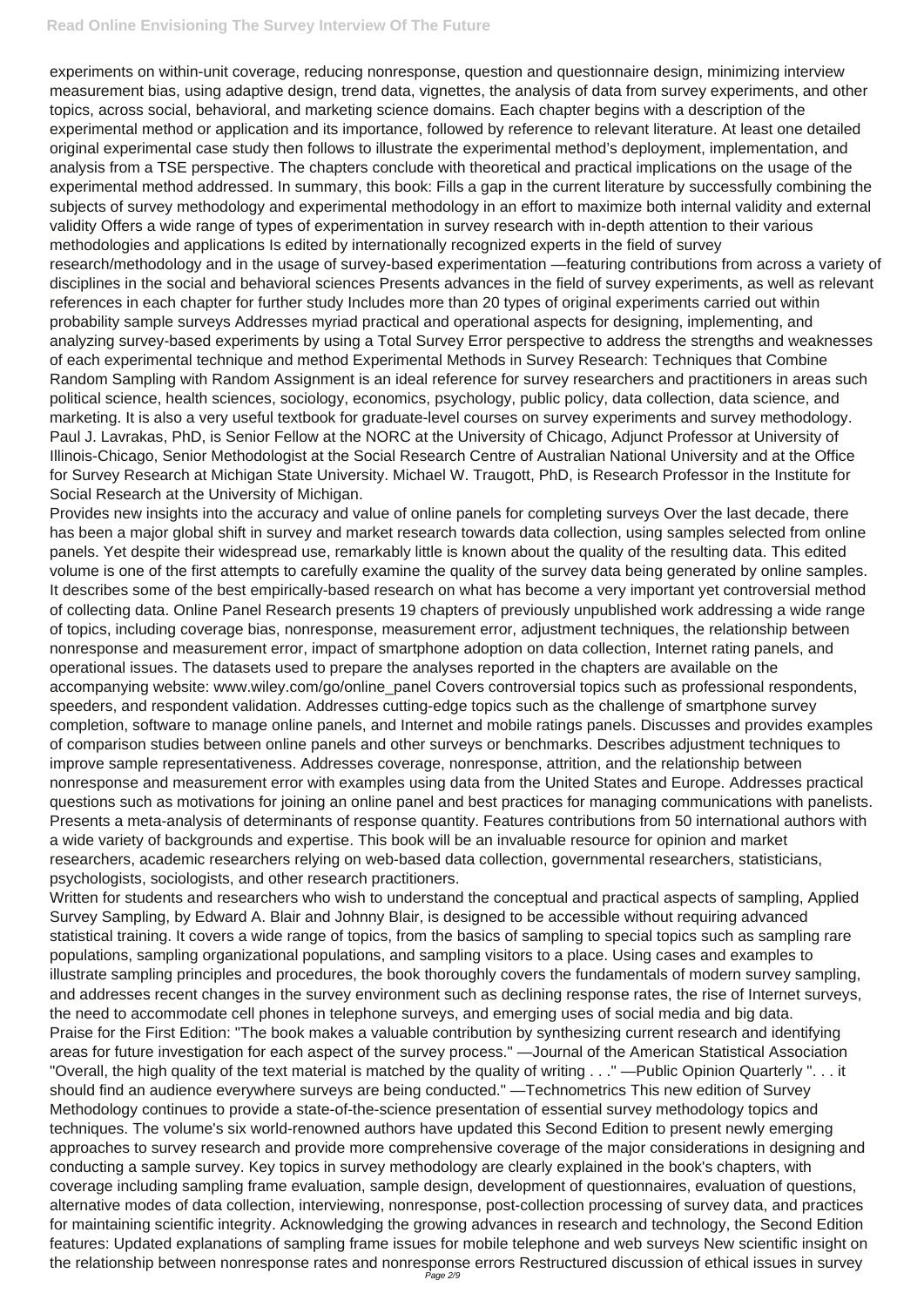research, emphasizing the growing research results on privacy, informed consent, and confidentiality issues The latest research findings on effective questionnaire development techniques The addition of 50% more exercises at the end of each chapter, illustrating basic principles of survey design An expanded FAQ chapter that addresses the concerns that accompany newly established methods Providing valuable and informative perspectives on the most modern methods in the field, Survey Methodology, Second Edition is an ideal book for survey research courses at the upper-undergraduate and graduate levels. It is also an indispensable reference for practicing survey methodologists and any professional who employs survey research methods.

Envisioning the Survey Interview of the FutureJohn Wiley & Sons

A comprehensive guide to implementing SAE methods for poverty studies and poverty mapping There is an increasingly urgent demand for poverty and living conditions data, in relation to local areas and/or subpopulations. Policy makers and stakeholders need indicators and maps of poverty and living conditions in order to formulate and implement policies, (re)distribute resources, and measure the effect of local policy actions. Small Area Estimation (SAE) plays a crucial role in producing statistically sound estimates for poverty mapping. This book offers a comprehensive source of information regarding the use of SAE methods adapted to these distinctive features of poverty data derived from surveys and administrative archives. The book covers the definition of poverty indicators, data collection and integration methods, the impact of sampling design, weighting and variance estimation, the issue of SAE modelling and robustness, the spatiotemporal modelling of poverty, and the SAE of the distribution function of income and inequalities. Examples of data analyses and applications are provided, and the book is supported by a website describing scripts written in SAS or R software, which accompany the majority of the presented methods. Key features: Presents a comprehensive review of SAE methods for poverty mapping Demonstrates the applications of SAE methods using real-life case studies Offers guidance on the use of routines and choice of websites from which to download them Analysis of Poverty Data by Small Area Estimation offers an introduction to advanced techniques from both a practical and a methodological perspective, and will prove an invaluable resource for researchers actively engaged in organizing, managing and conducting studies on poverty.

Powerful and economic sensors such as high definition cameras and corresponding recognition software have become readily available, e.g. for face and motion recognition. However, designing user interfaces for robots, phones and computers that facilitate a seamless, intuitive, and apparently effortless communication as between humans is still highly challenging. This has shifted the focus from developing ever faster and higher resolution sensors to interpreting available sensor data for understanding social signals and recognising users' intentions. Psychologists, Ethnologists, Linguists and Sociologists have investigated social behaviour in human-human interaction. But their findings are rarely applied in the human-robot interaction domain. Instead, robot designers tend to rely on either proof-of-concept or machine learning based methods. In proving the concept, developers effectively demonstrate that users are able to adapt to robots deployed in the public space. Typically, an initial period of collecting human-robot interaction data is used for identifying frequently occurring problems. These are then addressed by adjusting the interaction policies on the basis of the collected data. However, the updated policies are strongly biased by the initial design of the robot and might not reflect natural, spontaneous user behaviour. In the machine learning approach, learning algorithms are used for finding a mapping between the sensor data space and a hypothesised or estimated set of intentions. However, this brute-force approach ignores the possibility that some signals or modalities are superfluous or even disruptive in intention recognition. Furthermore, this method is very sensitive to peculiarities of the training data. In sum, both methods cannot reliably support natural interaction as they crucially depend on an accurate model of human intention recognition. Therefore, approaches to social robotics from engineers and computer scientists urgently have to be informed by studies of intention recognition in natural human-human communication. Combining the investigation of natural human behaviour and the design of computer and robot interfaces can significantly improve the usability of modern technology. For example, robots will be easier to use by a broad public if they can interpret the social signals that users spontaneously produce for conveying their intentions anyway. By correctly identifying and even anticipating the user's intention, the user will perceive that the system truly understands her/his needs. Vice versa, if a robot produces socially appropriate signals, it will be easier for its users to understand the robot's intentions. Furthermore, studying natural behaviour as a basis for controlling robots and other devices results in greater robustness, responsiveness and approachability. Thus, we

welcome submissions that (a) investigate how relevant social signals can be identified in human behaviour, (b) investigate the meaning of social signals in a specific context or task, (c) identify the minimal set of intentions for describing a context or task, (d) demonstrate how insights from the analysis of social behaviour can improve a robot's capabilities, or (e) demonstrate how a robot can make itself more understandable to the user by producing more humanlike social signals.

Covers the latest methodologies and research on international comparative surveys with contributions from noted experts in the field Advances in Comparative Survey Methodology examines the most recent advances in methodology and operations as well as the technical developments in international survey research. With contributions from a panel of international experts, the text includes information on the use of Big Data in concert with survey data, collecting biomarkers, the human subject regulatory environment, innovations in data collection methodology and sampling techniques, use of paradata across the survey lifecycle, metadata standards for dissemination, and new analytical techniques. This important resource: Contains contributions from key experts in their respective fields of study from around the globe Highlights innovative approaches in resource poor settings, and innovative approaches to combining survey and other data Includes material that is organized within the total survey error framework Presents extensive and up-to-date references throughout the book Written for students and academic survey researchers and market Page 3/9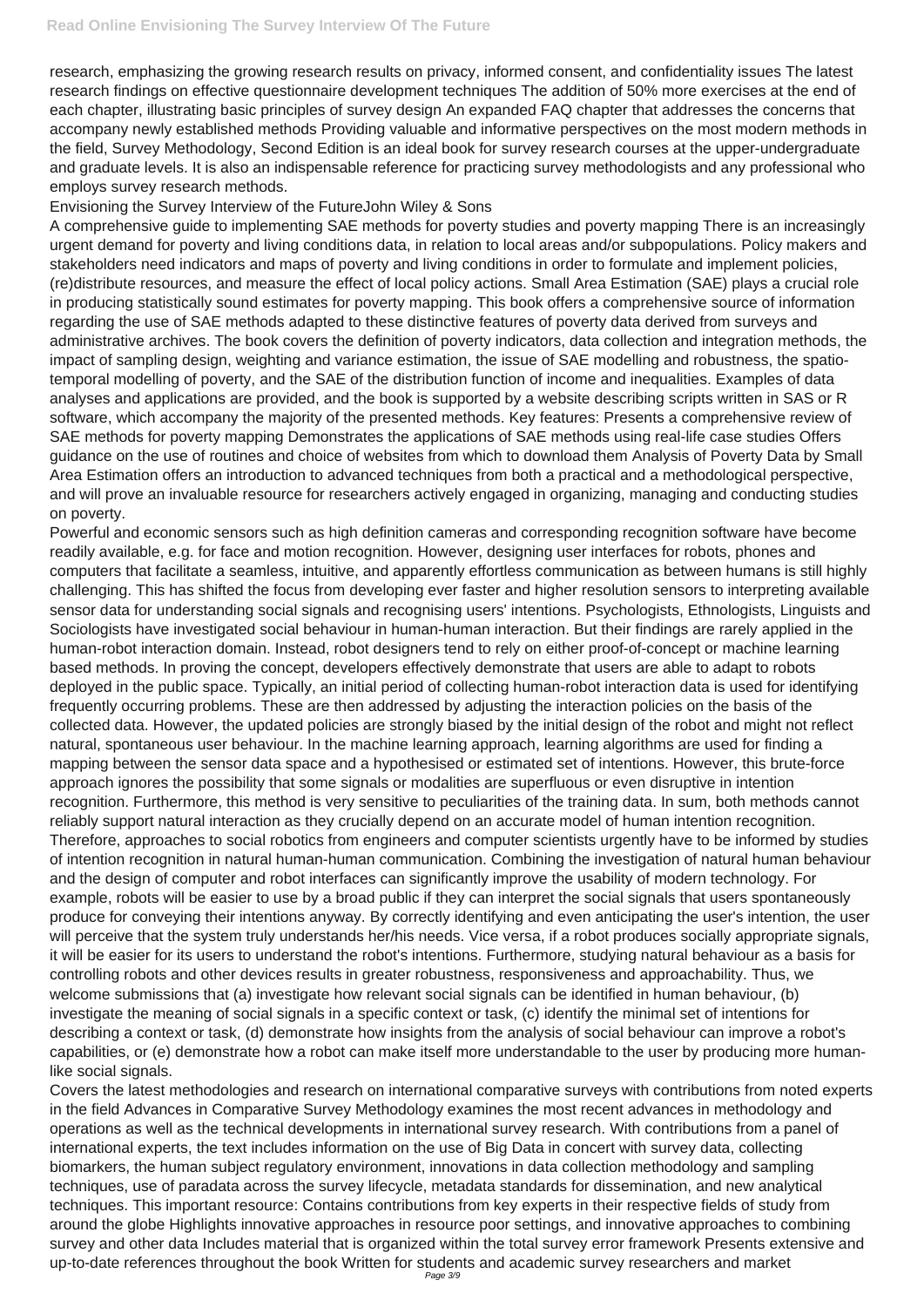researchers engaged in comparative projects, this text represents a unique collaboration that features the latest methodologies and research on global comparative surveys.

Vast amounts of digital data are now generated daily by people as they go about their lives, yet social researchers are struggling to exploit it. At the same time, the challenges faced by society in the 21st century are growing ever more complex, and demands research that is bigger in scale, more collaborative and multi-disciplinary than ever before. This cutting-edge volume provides an accessible introduction to innovative digital social research tools and methods that harness this 'data deluge' and successfully tackle key research challenges. Contributions from leading international researchers cover topics such as: Qualitative, quantitative and mixed methods research Data management Social media and social network analysis Modeling and simulation Survey methods Visualizing social data Ethics and e-research The future of social research in the digital age This vibrant introduction to innovative digital research methods is essential reading for anyone conducting social research today.

In this volume, the authors provide a comprehensive summary of the literature on this method of data collection that is rapidly growing in popularity. The book includes new syntheses of the authors' work and other important research on Web surveys, including a meta-analysis of studies that compare reports on sensitive topics in Web surveys with reports collected in other modes of data collection.

AN INTERDISCIPLINARY PERSPECTIVE TO THE EVOLUTION OF THEORY AND METHODOLOGY WITHIN COGNITIVE INTERVIEW PROCESSES Providing a comprehensive approach to cognitive interviewing in the field of survey methodology, Cognitive Interviewing Methodology delivers a clear guide that draws upon modern, cutting-edge research from a variety of fields. Each chapter begins by summarizing the prevailing paradigms that currently dominate the field of cognitive interviewing. Then underlying theoretical foundations are presented, which supplies readers with the necessary background to understand newly-evolving techniques in the field. The theories lead into developed and practiced methods by leading practitioners, researchers, and/or academics. Finally, the edited guide lays out the limitations of cognitive interviewing studies and explores the benefits of cognitive interviewing with other methodological approaches. With a primary focus on question evaluation, Cognitive Interviewing Methodology also includes: Step-bystep procedures for conducting cognitive interviewing studies, which includes the various aspects of data collection, questionnaire design, and data interpretation Newly developed tools to benefit cognitive interviewing studies as well as the field of question evaluation, such as Q-Notes, a data entry and analysis software application, and Q-Bank, an online resource that houses question evaluation studies A unique method for questionnaire designers, survey managers, and data users to analyze, present, and document survey data results from a cognitive interviewing study An excellent reference for survey researchers and practitioners in the social sciences who utilize cognitive interviewing techniques in their everyday work, Cognitive Interviewing Methodology is also a useful supplement for courses on survey methods at the upper-undergraduate and graduate-level.

Highlighting the progress made by researchers in using Web-based surveys for data collection, this timely volume summarizes the experiences of leading behavioral and social scientists from Europe and the US who collected data using the Internet. Some chapters present theory, methodology, design, and implementation, while others focus on best practice examples and/or issues such as data quality and understanding paradata. A number of contributors applied innovative Web-based research methods to the LISS panel of CentERdata collected from over 5,000 Dutch households. Their findings are presented in the book. Some of the data is available on the book website. The book addresses practical issues such as data quality, how to reach difficult target groups, how to design a survey to maximize response, and ethical issues that need to be considered. Innovative applications such as the use of biomarkers and eye-tracking techniques are also explored. Part 1 provides an overview of Internet survey research including its methodologies, strengths, challenges, and best practices. Innovative ways to minimize sources of error are provided along with a review of mixed-mode designs, how to design a scientifically sound longitudinal panel and avoid sampling problems, and address ethical requirements in Web surveys. Part 2 focuses on advanced applications including the impact of visual design on the interpretability of survey questions, the impact survey usability has on respondents' answers, design features that increase interaction, and how Internet surveys can be effectively used to study sensitive issues. Part 3 addresses data quality, sample selection, measurement and non-response error, and new applications for collecting online data. The issue of underrepresentation of certain groups in Internet research and the measures most effective at reducing it are also addressed. The book concludes with a discussion of the importance of paradata and the Web data collection process in general, followed by chapters with innovative experiments using eye-tracking techniques and biomarker data. This practical book appeals to practitioners from market survey research institutes and researchers in disciplines such as psychology, education, sociology, political science, health studies, marketing, economics, and business who use the Internet for data collection, but is also an ideal supplement for graduate and/or upper level undergraduate courses on (Internet) research methods and/or data collection taught in these fields. Discover the latest developments and current practices in survey sampling Survey sampling is an important component of research in many fields, and as the importance of survey sampling continues to grow, sophisticated sampling techniques that are both economical and scientifically reliable are essential to planning statistical research and the design of experiments. Sampling Statistics presents estimation techniques and sampling concepts to facilitate the application of model-based procedures to survey samples. The book begins with an introduction to standard probability sampling concepts, which provides the foundation for studying samples selected from a finite population. The development of the theory of complex sampling methods is detailed, and subsequent chapters explore the construction of estimators, sample design, replication variance estimation, and procedures such as nonresponse adjustment and small area estimation where models play a key role. A final chapter covers analytic studies in which survey data are used for the estimation of Page 4/9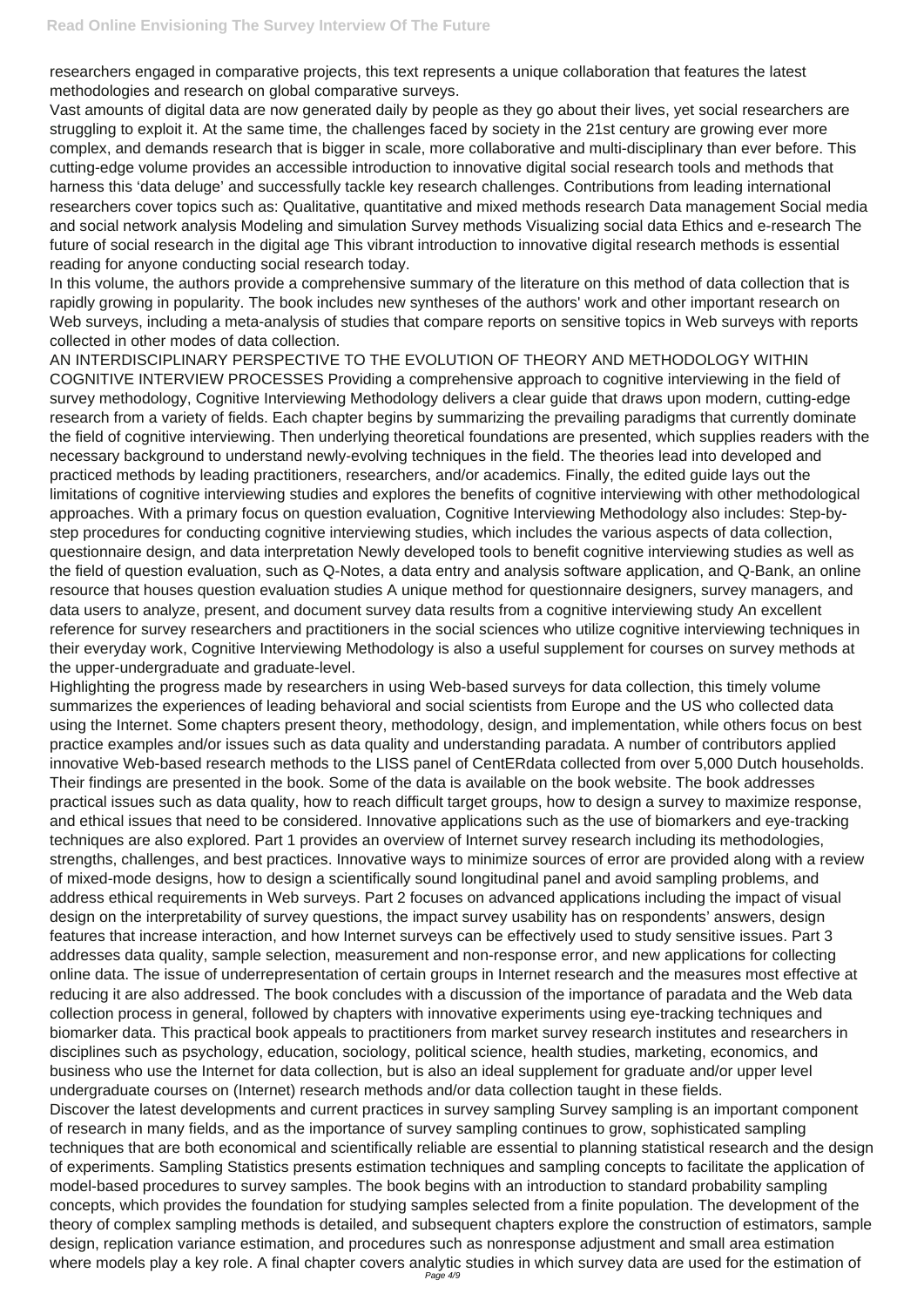parameters for a subject matter model. The author draws upon his extensive experience with survey samples in the book's numerous examples. Both the production of "general use" databases and the analytic study of a limited number of characteristics are discussed. Exercises at the end of each chapter allow readers to test their comprehension of the presented concepts and techniques, and the references provide further resources for study. Sampling Statistics is an ideal book for courses in survey sampling at the graduate level. It is also a valuable reference for practicing statisticians who analyze survey data or are involved in the design of sample surveys.

David de Vaus' classic text Surveys in Social Research provides clear advice on how to plan, conduct and analyse social surveys. It emphasises the links between theory and research, the logic and interpretation of statistics and the practices of social research. This sixth edition has been completely revised and updated, and contains new examples, data and extensive lists of web resources. As well as explaining how to conduct good surveys, de Vaus shows how to become a critical consumer of research. He argues that the logic of surveys and statistics is simply an extension of the logic we use in everyday life; analysis, however, requires creativity and imagination rather than the application of sterile mechanical procedures. The prime goal of research should be to gain accurate understanding and, as a researcher, use methods and techniques which enhance understanding. De Vaus advocates researchers use the method, rather than letting the method use you. Surveys in Social Research is essential reading for students and researchers working with surveys. It assumes no background in statistical analysis, and gives you the tools you need to come to grips with this often challenging field of work.

Insightful observations on common question evaluation methods and best practices for data collection in survey research Featuring contributions from leading researchers and academicians in the field of survey research, Question Evaluation Methods: Contributing to the Science of Data Quality sheds light on question response error and introduces an interdisciplinary, cross-method approach that is essential for advancing knowledge about data quality and ensuring the credibility of conclusions drawn from surveys and censuses. Offering a variety of expert analyses of question evaluation methods, the book provides recommendations and best practices for researchers working with data in the health and social sciences. Based on a workshop held at the National Center for Health Statistics (NCHS), this book presents and compares various question evaluation methods that are used in modern-day data collection and analysis. Each section includes an introduction to a method by a leading authority in the field, followed by responses from other experts that outline related strengths, weaknesses, and underlying assumptions. Topics covered include: Behavior coding Cognitive interviewing Item response theory Latent class analysis Split-sample experiments Multitrait-multimethod experiments Field-based data methods A concluding discussion identifies common themes across the presented material and their relevance to the future of survey methods, data analysis, and the production of Federal statistics. Together, the methods presented in this book offer researchers various scientific approaches to evaluating survey quality to ensure that the responses to these questions result in reliable, high-quality data. Question Evaluation Methods is a valuable supplement for courses on questionnaire design, survey methods, and evaluation methods at the upper-undergraduate and graduate levels. it also serves as a reference for government statisticians, survey methodologists, and researchers and practitioners who carry out survey research in the areas of the social and health sciences.

A complete and comprehensive collaboration providing insight on future approaches to telephone survey methodology Over the past fifteen years, advances in technology have transformed the field of survey methodology, from how interviews are conducted to the management and analysis of compiled data. Advances in Telephone Survey Methodology is an all—encompassing and authoritative resource that presents a theoretical, methodological, and statistical treatment of current practices while also establishing a discussion on how state—of—the—art developments in telecommunications have and will continue to revolutionize the telephone survey process. Seventy—five prominent international researchers and practitioners from government, academic, and private sectors have collaborated on this pioneering volume to discuss basic survey techniques and introduce the future directions of the telephone survey. Concepts and findings are organized in four parts—sampling and estimation, data collection, operations, and nonresponse—equipping the reader with the needed practical applications to approach issues such as choice of target population, sample design, questionnaire construction, interviewing training, and measurement error. The book also introduces important topics that have been overlooked in previous literature, including: The impact of mobile telephones on telephone surveys and the rising presence of mobile—only households worldwide The design and construction of questionnaires using Computer Assisted Telephone Interviewing (CATI) software The emerging use of wireless communication and Voice over Internet Protocol (VoIP) versus the telephone Methods for measuring and improving interviewer performance and productivity Privacy, confidentiality, and respondent burden as main factors in telephone survey nonresponse Procedures for the adjustment of nonresponse in telephone surveys In—depth reviews of the literature presented along with a full bibliography, assembled from references throughout the world Advances in Telephone Survey Methodology is an indispensable reference for survey researchers and practitioners in almost any discipline involving research methods such as sociology, social psychology, survey methodology, and statistics. This book also serves as an excellent text for courses and seminars on survey methods at the undergraduate and graduate levels. This handbook is a comprehensive reference guide for researchers, funding agencies and organizations engaged in survey research. Drawing on research from a world-class team of experts, this collection addresses the challenges facing survey-based data collection today as well as the potential opportunities presented by new approaches to survey research, including in the development of policy. It examines innovations in survey methodology and how survey scholars and practitioners should think about survey data in the context of the explosion of new digital sources of data. The Handbook is divided into four key sections: the challenges faced in conventional survey research; opportunities to Page 5/9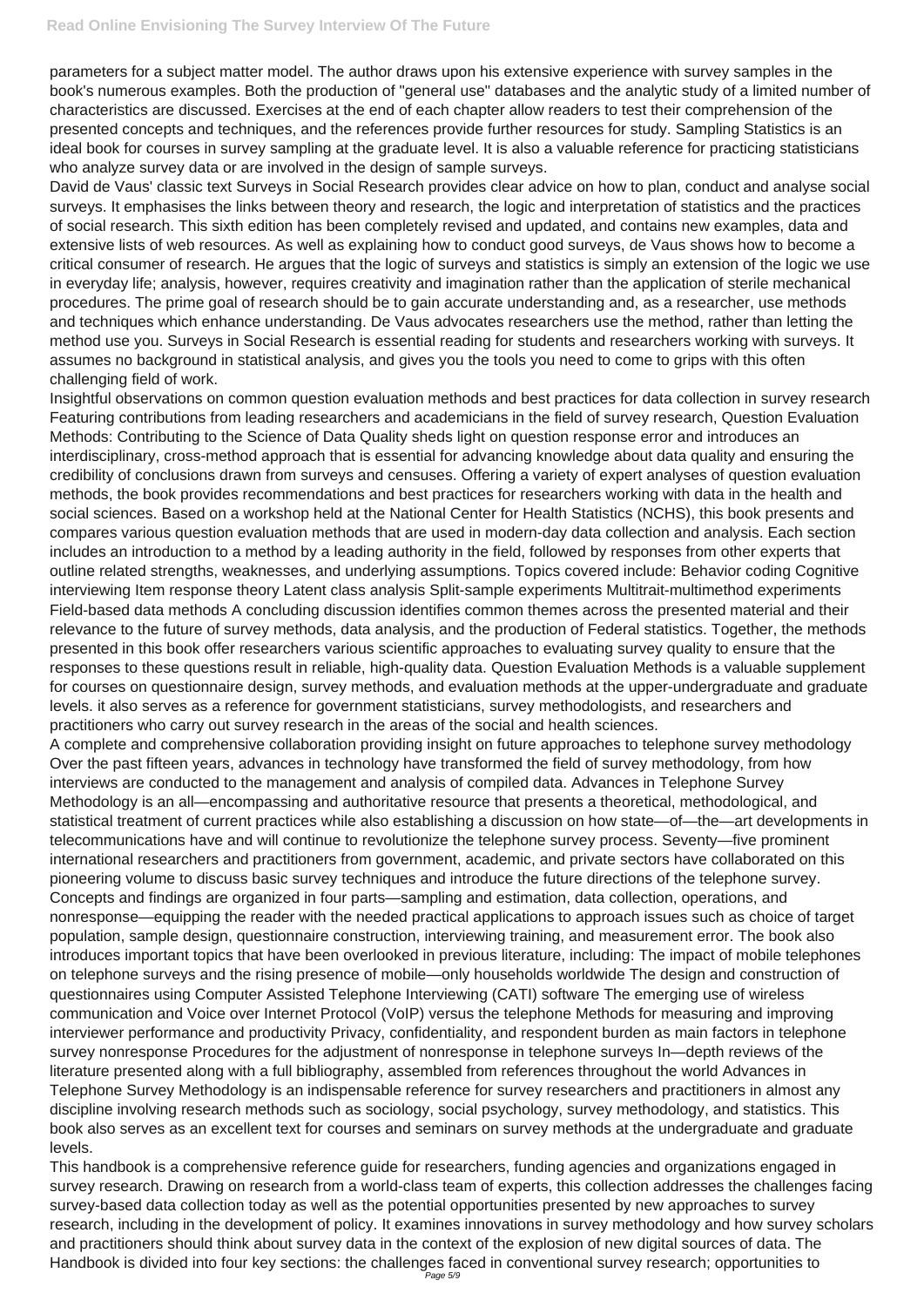## **Read Online Envisioning The Survey Interview Of The Future**

expand data collection; methods of linking survey data with external sources; and, improving research transparency and data dissemination, with a focus on data curation, evaluating the usability of survey project websites, and the credibility of survey-based social science. Chapter 23 of this book is open access under a CC BY 4.0 license at link.springer.com. Explore the practices and cutting-edge research on the new andexciting topic of paradata Paradata are measurements related to the process of collectingsurvey data. Improving Surveys with Paradata: Analytic Uses of ProcessInformation is the most accessible and comprehensive contributionto this up-and-coming area in survey methodology. Featuring contributions from leading experts in the field,Improving Surveys with Paradata: Analytic Uses of ProcessInformation introduces and reviews issues involved in thecollection and analysis of paradata. The book presents readers withan overview of the indispensable techniques and new, innovativeresearch on improving survey quality and total survey error. Alongwith several case studies, topics include: Using paradata to monitor fieldwork activity in face-to-face,telephone, and web surveys Guiding intervention decisions during data collection Analysis of measurement, nonresponse, and coverage error viaparadata Providing a practical, encompassing guide to the subject ofparadata, the book is aimed at both producers and users of surveydata. Improving Surveys with Paradata: Analytic Uses of Process Thebook also serves as an excellent resource for courses on datacollection, survey methodology, and nonresponse and measurementerror. This publication provides a comprehensive compendium of the current state of Germany's research infrastructure in the social, economic, and behavioural sciences. In addition, the book presents detailed discussions of the current needs of empirical researchers in these fields as well as of opportunities for future development. The importance of solid data for both public policy and the social and economic sciences is obvious. Today, empirical research is essential in finding solutions to many of the major challenges our society faces, such as environmental change, turbulent financial markets, and population growth. Based on 68 advisory reports by more than 100 internationally recognised authors from a wide range of fields, the book provides recommendations by the German Data Forum (RatSWD) on how to improve the research infrastructure so as to create conditions ideal for making Germany's social, economic, and behavioural sciences more innovative and internationally competitive.

A complete, hands-on guide to the use of statistical methods for obtaining reliable and practical survey research Applied Survey Methods provides a comprehensive outline of the complete survey process, from design to publication. Filling a gap in the current literature, this one-of-a-kind book describes both the theory and practical applications of survey research with an emphasis on the statistical aspects of survey methods. The book begins with a brief historic overview of survey research methods followed by a discussion that details the needed first steps for carrying out a survey, including the definition of a target population, the selection of a sampling frame, and the outline of a questionnaire with several examples that include common errors to avoid in the wording of questions. Throughout the book, the author provides an accessible discussion on the methodological problems that are associated with the survey process, outlining real data and examples while also providing insight on the future of survey research. Chapter coverage explores the various aspects of the survey process and the accompanying numerical techniques, including: Simple and composite sampling designs Estimators Data collection and editing The quality of results The non-response problem Weighting adjustments and methods Disclosure control The final chapter addresses the growing popularity of Web surveys, and the associated methodological problems are discussed, including solutions to common pitfalls. Exercises are provided throughout with selected answers included at the end of the book, while a related Web site features additional solutions to exercises and a downloadable demo version of the Blaise system of computer-assisted interviewing. Access to the freely available SimSam software is also available on the related Web site and provides readers with the tools needed to simulate samples from finite populations as well as visualize the effects of sample size, non-response, and the use of different estimation procedures. Applied Survey Methods is an excellent book for courses on survey research and non-response in surveys at the upper-undergraduate and graduate levels. It is also a useful reference for practicing statisticians and survey methodologists who work in both government and private research sectors.

Praise for the First Edition "This pioneering work, in which Rao provides a comprehensive and up-to-date treatment of small area estimation, will become a classic...I believe that it has the potential to turn small area estimation...into a larger area of importance to both researchers and practitioners." —Journal of the American Statistical Association Written by two experts in the field, Small Area Estimation, Second Edition provides a comprehensive and up-to-date account of the methods and theory of small area estimation (SAE), particularly indirect estimation based on explicit small area linking models. The model-based approach to small area estimation offers several advantages including increased precision, the derivation of "optimal" estimates and associated measures of variability under an assumed model, and the validation of models from the sample data. Emphasizing real data throughout, the Second Edition maintains a self-contained account of crucial theoretical and methodological developments in the field of SAE. The new edition provides extensive accounts of new and updated research, which often involves complex theory to handle model misspecifications and other complexities. Including information on survey design issues and traditional methods employing indirect estimates based on implicit linking models, Small Area Estimation, Second Edition also features: Additional sections describing the use of R code data sets for readers to use when replicating applications Numerous examples of SAE applications throughout each chapter, including recent applications in U.S. Federal programs New topical coverage on extended design issues, synthetic estimation, further refinements and solutions to the Fay-Herriot area level model, basic unit level models, and spatial and time series models A discussion of the advantages and limitations of various SAE methods for model selection from data as well as comparisons of estimates derived from models to reliable values obtained from external sources, such as previous census or administrative data Small Area Estimation, Second Edition is an excellent reference for practicing statisticians and survey methodologists as well as practitioners interested in learning SAE methods. The Second Edition is also an ideal textbook for graduate-level courses in SAE and reliable small area statistics. A comprehensive guidebook to the current methodologies and practices used in health surveys A unique and self-contained

resource, Handbook of Health Survey Methods presents techniques necessary for confronting challenges that are specific to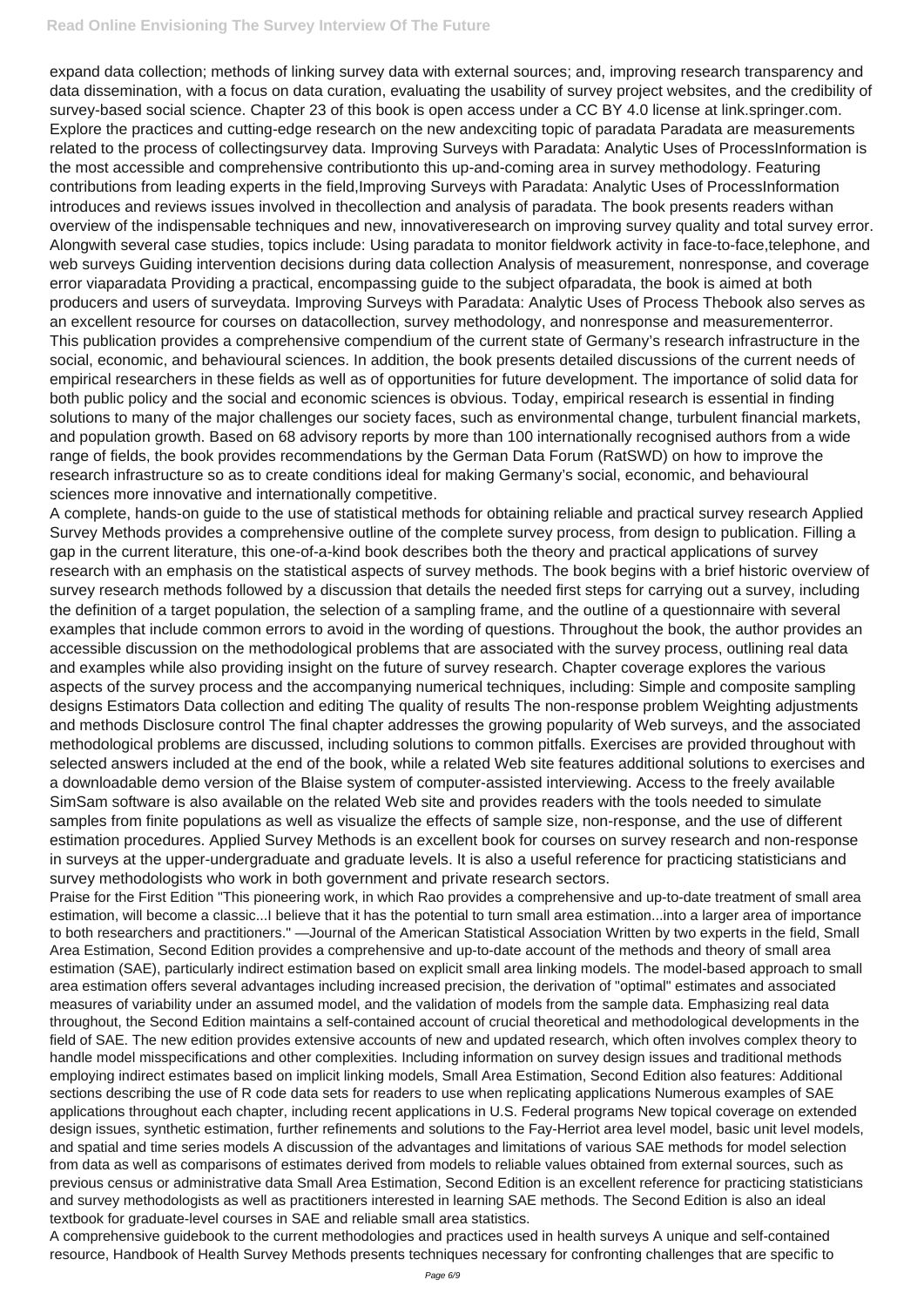health survey research. The handbook guides readers through the development of sample designs, data collection procedures, and analytic methods for studies aimed at gathering health information on general and targeted populations. The book is organized into five well-defined sections: Design and Sampling Issues, Measurement Issues, Field Issues, Health Surveys of Special Populations, and Data Management and Analysis. Maintaining an easy-to-follow format, each chapter begins with an introduction, followed by an overview of the main concepts, theories, and applications associated with each topic. Finally, each chapter provides connections to relevant online resources for additional study and reference. The Handbook of Health Survey Methods features: 29 methodological chapters written by highly qualified experts in academia, research, and industry A treatment of the best statistical practices and specific methodologies for collecting data from special populations such as sexual minorities, persons with disabilities, patients, and practitioners Discussions on issues specific to health research including developing physical health and mental health measures, collecting information on sensitive topics, sampling for clinical trials, collecting biospecimens, working with proxy respondents, and linking health data to administrative and other external data sources Numerous real-world examples from the latest research in the fields of public health, biomedicine, and health psychology Handbook of Health Survey Methods is an ideal reference for academics, researchers, and practitioners who apply survey methods and analyze data in the fields of biomedicine, public health, epidemiology, and biostatistics. The handbook is also a useful supplement for upperundergraduate and graduate-level courses on survey methodology.

Interviewer Effects from a Total Survey Error Perspective presents a comprehensive collection of state-of-the-art research on interviewer-administered survey data collection. Interviewers play an essential role in the collection of the high-quality survey data used to learn about our society and improve the human condition. Although many surveys are conducted using self-administered modes, interviewer-administered modes continue to be optimal for surveys that require high levels of participation, include difficultto-survey populations, and collect biophysical data. Survey interviewing is complex, multifaceted, and challenging. Interviewers are responsible for locating sampled units, contacting sampled individuals and convincing them to cooperate, asking questions on a variety of topics, collecting other kinds of data, and providing data about respondents and the interview environment. Careful attention to the methodology that underlies survey interviewing is essential for interviewer-administered data collections to succeed. In 2019, survey methodologists, survey practitioners, and survey operations specialists participated in an international workshop at the University of Nebraska-Lincoln to identify best practices for surveys employing interviewers and outline an agenda for future methodological research. This book features 23 chapters on survey interviewing by these worldwide leaders in the theory and practice of survey interviewing. Chapters include: The legacy of Dr. Charles F. Cannell's groundbreaking research on training survey interviewers and the theory of survey interviewing Best practices for training survey interviewers Interviewer management and monitoring during data collection The complex effects of interviewers on survey nonresponse Collecting survey measures and survey paradata in different modes Designing studies to estimate and evaluate interviewer effects Best practices for analyzing interviewer effects Key gaps in the research literature, including an agenda for future methodological research Written for managers of survey interviewers, survey methodologists, and students interested in the survey data collection process, this unique reference uses the Total Survey Error framework to examine optimal approaches to survey interviewing, presenting state-of-the-art methodological research on all stages of the survey process involving interviewers. Acknowledging the important history of survey interviewing while looking to the future, this one-of-a-kind reference provides researchers and practitioners with a roadmap for maximizing data quality in interviewer-administered surveys.

language. Researchers write or translate questions and instructions that will address research questions and then pretest them using various techniques, including qualitative inquiry that focuses on context beyond just "the numbers." Human or virtual data collectors use persuasive messages to communicate with survey respondents and encourage their survey participation. Respondents must comprehend and interpret survey questions and instructions to provide a response. All of these survey

#### 11.6 Governance and Financial Management of the Assessments

Featuring a timely presentation of total survey error (TSE), this edited volume introduces valuable tools for understanding and improving survey data quality in the context of evolving large-scale data sets This book provides an overview of the TSE framework and current TSE research as related to survey design, data collection, estimation, and analysis. It recognizes that survey data affects many public policy and business decisions and thus focuses on the framework for understanding and improving survey data quality. The book also addresses issues with data quality in official statistics and in social, opinion, and market research as these fields continue to evolve, leading to larger and messier data sets. This perspective challenges survey organizations to find ways to collect and process data more efficiently without sacrificing quality. The volume consists of the most up-to-date research and reporting from over 70 contributors representing the best academics and researchers from a range of fields. The chapters are broken out into five main sections: The Concept of TSE and the TSE Paradigm, Implications for Survey Design, Data Collection and Data Processing Applications, Evaluation and Improvement, and Estimation and Analysis. Each chapter introduces and examines multiple error sources, such as sampling error, measurement error, and nonresponse error, which often offer the greatest risks to data quality, while also encouraging readers not to lose sight of the less commonly studied error sources, such as coverage error, processing error, and specification error. The book also notes the relationships between errors and the ways in which efforts to reduce one type can increase another, resulting in an estimate with larger total error. This book: • Features various error sources, and the complex relationships between them, in 25 high-quality chapters on the most up-todate research in the field of TSE • Provides comprehensive reviews of the literature on error sources as well as data collection approaches and estimation methods to reduce their effects • Presents examples of recent international events that demonstrate the effects of data error, the importance of survey data quality, and the real-world issues that arise from these errors • Spans the four pillars of the total survey error paradigm (design, data collection, evaluation and analysis) to address key data quality issues in official statistics and survey research Total Survey Error in Practice is a reference for survey researchers and data scientists in research areas that include social science, public opinion, public policy, and business. It can also be used as a textbook or supplementary material for a graduate-level course in survey research methods. Language users, such as survey respondents and interviewers, must speak the same language literally and figuratively to interact with each other. As diversity grows in the United States and globally, interviewers and respondents may speak a different language or speak the same language differently that reflects their own cultural norms of communication. This book discusses the role of language in survey research when comparisons across groups, cultures, and countries are of interest. Language use in surveys is dynamic, including words, symbols (e.g., arrows), and even emojis. The entire survey life cycle is carried out through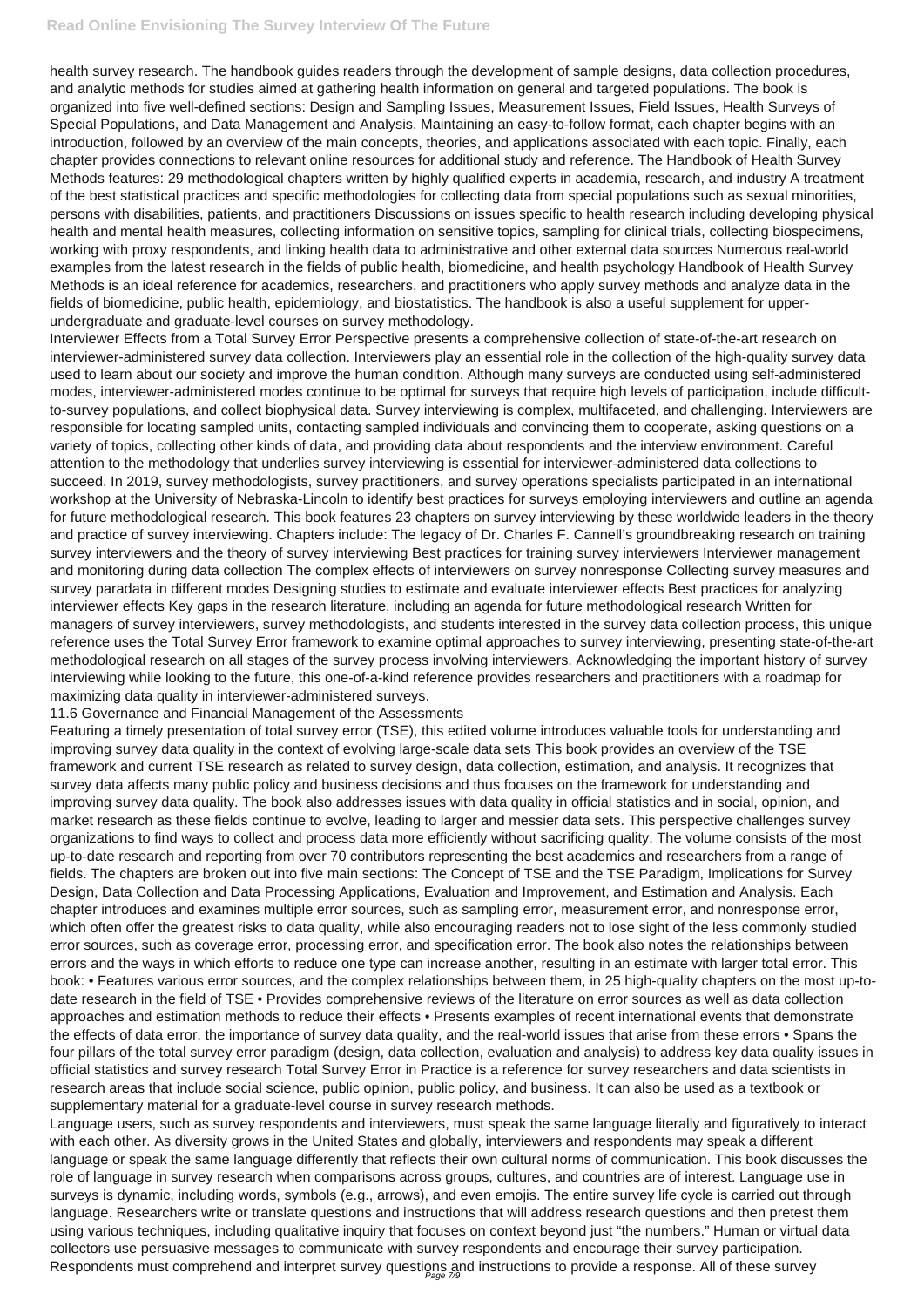### **Read Online Envisioning The Survey Interview Of The Future**

processes and products contribute to data quality, and the role of language is essential. Praise for The Essential Role of Language in Survey Research "This book highlights the importance of language issues for data quality, provides frameworks for conceptualizing the underlying processes, presents diverse methods for identifying problems at an early stage, and illustratesand evaluates potential solutions in the form of improved translation and pretesting procedures." --Daphna Oyserman and Norbert Schwarz, University of Southern California "The role of language and issues of language are particularly salient for multinational, multiregional, or multicultural (3MC) comparative surveys that are designed to collect data and compare findings from two or more populations. This book highlights the critical need to consider a range ofissues pertaining to language at various aspects and stages of 3MC survey design and implementation." --Julie de Jong, Kristen Cibelli Hibben, and Jennifer Kelley, University of Michigan, and Dorothée Behr, GESIS–Leibniz Institute for the Social Sciences, Germany "The need to reach increasingly diverse target populations requires survey researchers to be ever more aware of the role of verbal and nonverbal language in the survey research process. This book provides a great resource for readers new to the subject, as well as experts, seeking to understand the implications of language for survey design, implementation, and resulting data quality." --Antje Kirchner, RTI International, and Coeditor of Big Data Meets Survey Science: A Collection of Innovative Methods "Covering a range of topics fundamental to highquality surveys in cross-cultural contexts, this new volume features 'language' in its varied roles within survey methodology and practice, including questionnaire design, translation, and fieldwork implementation for quantitative and qualitative research. The Essential Role of Language in Survey Research uses in-country examples and analyses from across the globe to underscore specific challenges that survey researchers confront in their work." --Patrick Moynihan and Martha McRoy, Pew Research Center The new edition of this landmark volume emphasizes the dynamic, interactional, and reflexive dimensions of the research interview. Contributors highlight the myriad dimensions of complexity that are emerging as researchers increasingly frame the interview as a communicative opportunity as much as a data-gathering format. The book begins with the history and conceptual transformations of the interview, which is followed by chapters that discuss the main components of interview practice. Taken together, the contributions to The SAGE Handbook of Interview Research: The Complexity of the Craft encourage readers simultaneously to learn the frameworks and technologies of interviewing and to reflect on the epistemological foundations of the interview craft.

A comprehensive, one-stop guide to identifying, reducing, andmanaging nonresponse in household surveys Nonresponse and its impact on the sample selection mechanism ofa survey is a common problem that often arises while collectingsurvey data. Handbook of Nonresponse in Household Surveys is acomplete guide to handling the nonresponse problem, outliningstatistical methods and techniques for improving response rates andcorrecting response data. The authors begin with an introduction to the nonresponseproblem along with basic concepts and definitions. Subsequentchapters present current theories and methods that enable surveyresearchers to skillfully account for nonresponse in theirresearch. Exploring the latest developments in the field, the bookalso features: An introduction to the R-indicator as an indicator of surveyquality Discussion of the different causes of nonresponse Extensive treatment of the selection and use of auxiliaryinformation Best practices for re-approaching nonrespondents An overview of advanced nonresponse correction techniques Coverage of adaptive survey design Throughout the book, the treatment of each topic is presented ina uniform fashion. Following an introduction, each chapter presentsthe key theories and formulas underlying the topic and thenillustrates common applications. Discussion concludes with asummary of the main concepts as well as a glossary of key terms anda set of exercises that allows readers to test their comprehensionof the presented material. Examples using real survey data areprovided, and a related website features additional data sets,which can be easily analyzed using Stata® or SPSS®software. Handbook of Nonresponse in Household Surveys is an essentialreference for survey researchers working in the fields of business,economics, government, and the social sciences who gather, analyze,and draw results from data. It is also a suitable supplement forcourses on survey methods at the upper-undergraduate and graduatelevels.

Designing and Conducting Business Surveys provides acoherent overview of the business survey process, from start tofinish. It uniquely integrates an understanding of how businessesoperate, a total survey error approach to data quality that focusesspecifically on business surveys, and sound project managementprinciples. The book brings together what is currently known aboutplanning, designing, and conducting business surveys, withproducing and disseminating statistics or other research resultsfrom the collected data. This knowledge draws upon a variety ofdisciplines such as survey methodology, organizational sciences,sociology, psychology, and statistical methods. The contents of thebook formulate a comprehensive guide to scholarly materialpreviously dispersed among books, journal articles, and conferencepapers. This book provides guidelines that will help the reader makeeducated trade-off decisions that minimize survey errors, costs,and response burden, while being attentive to survey data quality.Major topics include: • Determining the survey content, considering user needs,the business context, and total survey quality • Planning the survey as a project • Sampling frames, procedures, and methods • Questionnaire design and testing for selfadministeredpaper, web, and mixed-mode surveys • Survey communication design to obtain responses andfacilitate the business response process • Conducting and managing the survey using paradata andproject management tools • Data processing, including capture, editing, andimputation, and dissemination of statistical outputs Designing and Conducting Business Surveys is anindispensable resource for anyone involved in designing and/orconducting business or organizational surveys at statisticalinstitutes, central banks, survey organizations, etc.; producingstatistics or other research results from business surveys atuniversities, research organizations, etc.; or using data producedfrom business surveys. The book also lays a foundation for newareas of research in business surveys. A reference to answer all your statistical confidentialityquestions. This handbook provides technical guidance on statisticaldisclosure control and on how to approach the problem of balancingthe need to provide users with statistical outputs and the need toprotect the confidentiality of respondents. Statistical disclosurecontrol is combined with other tools such as administrative, legaland IT in order to define a proper data dissemination strategybased on a risk management approach. The key concepts of statistical disclosure control arepresented, along with the methodology and software that can be usedto apply various methods of statistical disclosure control.Numerous examples and guidelines are also featured to illustratethe topics covered. Statistical Disclosure Control: Presents a combination of both theoretical and practicalsolutions Introduces all the key concepts and definitions involved withstatistical disclosure control. Provides a high level overview of how to approach problemsassociated with confidentiality. Provides a broad-ranging review of the methods available tocontrol disclosure. Explains the subtleties of group disclosure control. Features examples throughout the book along with case studiesdemonstrating how particular methods are used. Discusses microdata, magnitude and frequency tabular data, andremote access issues. Written by experts within leading National